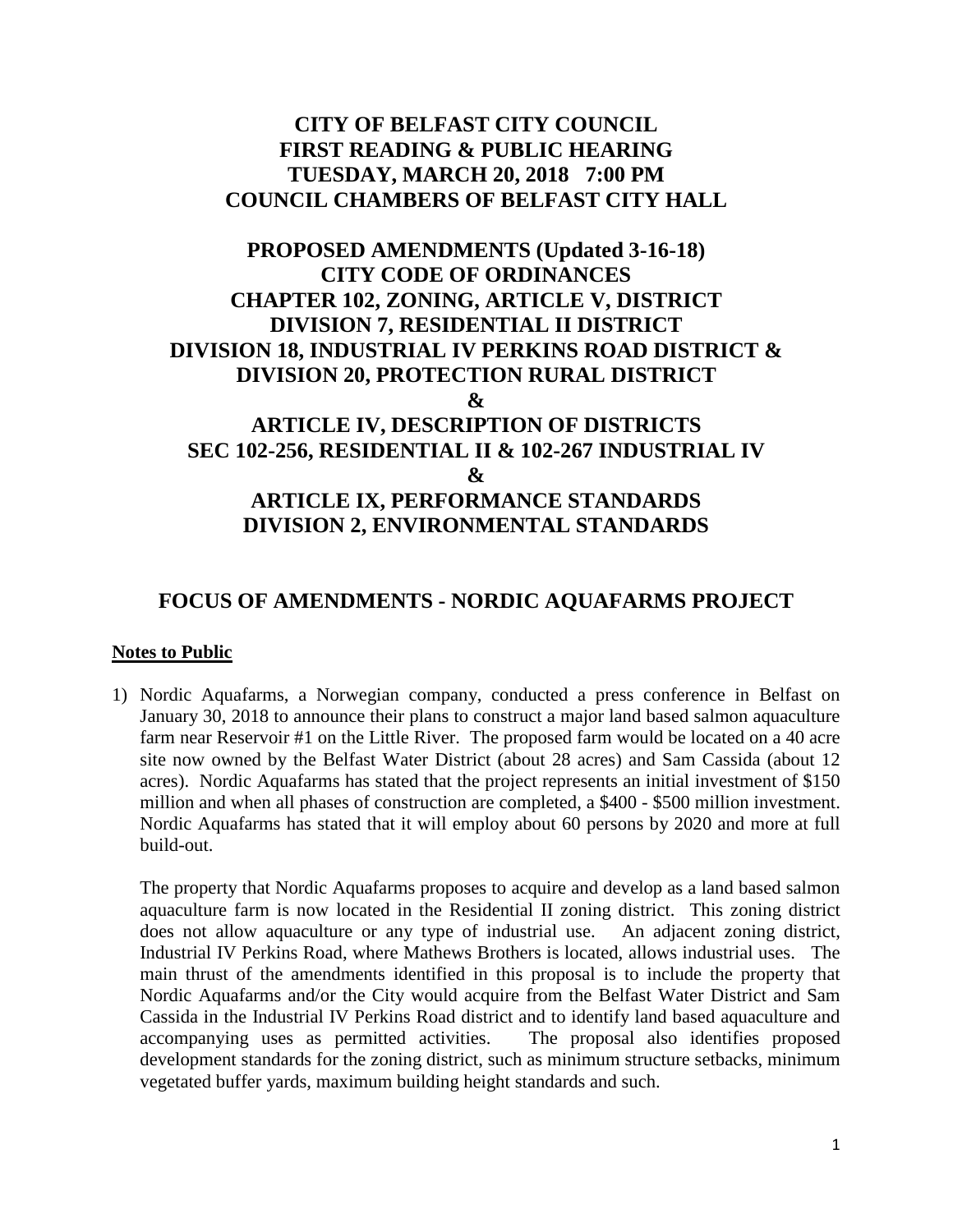The amendments also establish that a significant groundwater well owned by a private party would be considered a permitted use in both the Industrial IV Perkins Road district and the Protection Rural district. Current City Zoning Ordinances are silent on the question of allowing or prohibiting a significant groundwater well owned and operated by a private party. The City notes that Nordic Aquafarms has stated that they plan to operate one or more significant groundwater wells to support their proposed operations.

Continuing, the amendments include a proposal to establish, for the first time, that construction and operation of a significant water intake or water outfall/discharge pipe would be regulated as a specific use. The amendments propose to allow the construction and operation of this type of use in both the Industrial IV Perkins Road district and the Residential II district. The Nordic Aquafarms project likely involves the construction of both a water intake and water discharge pipe to Belfast Bay.

The proposed amendments also include revisions to the Article IX, Performance Standards, Division 2, Environmental Standards, to establish specific performance standards that would apply to the installation and operation of a significant groundwater well and a significant water intake or water discharge pipe. The proposed standards are the same as the land use standards for these types of uses/facilities that are being proposed in the amendments to Chapter 82, Shoreland that will also be considered at the March 20 public hearing.

The Council also is considering the adoption of a 'sunset' clause as part of the amendments. The proposed 'sunset' clause means that if an application to construct a salmon aquaculture farm is not submitted to the Belfast Planning Boar by December 31, 2021, that the currently proposed Ordinance amendments would expire, and that the zoning district designation for the area would revert to the regulations that were in place on April 1, 2018.

The text of the proposed amendments is identified in this proposal. The attached maps identify the boundaries of the existing zoning districts and the boundaries of the proposed (amended) zoning districts.

- 2) The Council considered the Introduction of these proposed amendments at its meeting of March 6, 2018. The Council, at its March 6 meeting, scheduled the First Reading and an accompanying public hearing regarding these amendments for its meeting of March 20, 2018. The purpose of the First Reading is to present the proposed amendments to the Council and the public and to identify any amendments that may be requested by the Council that would be presented as part of the formal Second (final) Reading. The Council tentatively scheduled the Second Reading and public hearing on the amendments for its meeting of April 17, 2018.
- 3) The public may offer comment by the date of the March 20 hearing on the First Reading proposal in one of three ways:
	- You can attend the March 20 public hearing and offer verbal comment to the Council at the hearing.
	- You can submit comment in writing to: Wayne Marshall, Code and Planning, City of Belfast, 131 Church St, Belfast, ME, 04915.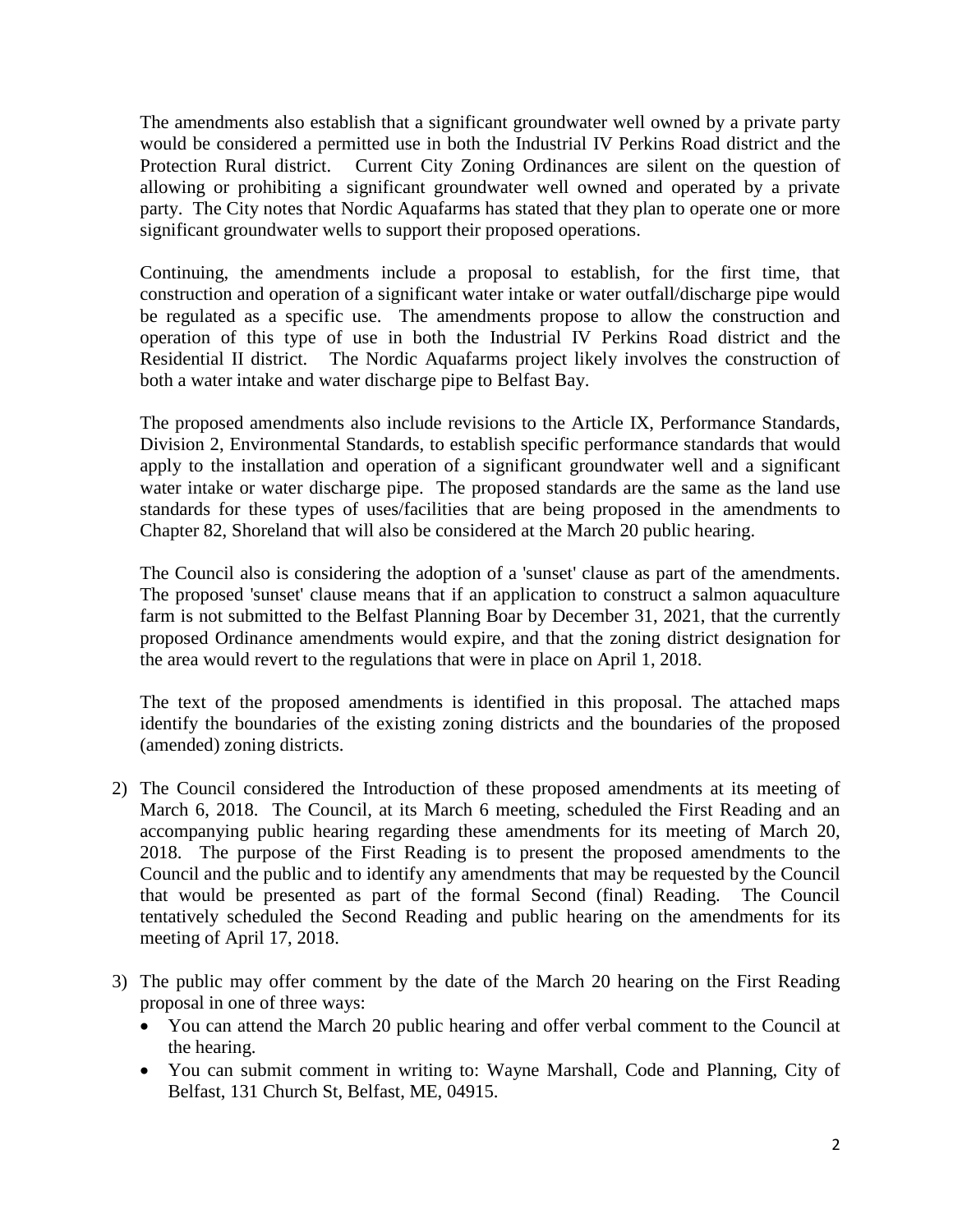• You can submit comment via email to: wmarshall@cityofbelfast.org

All comment that is provided in writing or via email will be provided to the Council at the hearing. Also, the Council gives equal consideration to all forms of comment that are offered.

Questions regarding the proposed Ordinance amendment should be directed to Wayne Marshall, Director, Code & Planning at 338-1417 x 125 or at wmarshall@cityofbelfast.org.

4) All text shown in black font is current text in the adopted City Code of Ordinances, Chapter 102, Zoning. **All text shown in red font** is new language that is proposed to be added, and **all text shown in blue and strike-through font** is language that is proposed to be deleted. Text shown in **green font** under the heading, Note to Public, is provided to help explain the proposed amendments. Text shown in **green font** is not part of the actual Ordinance amendments.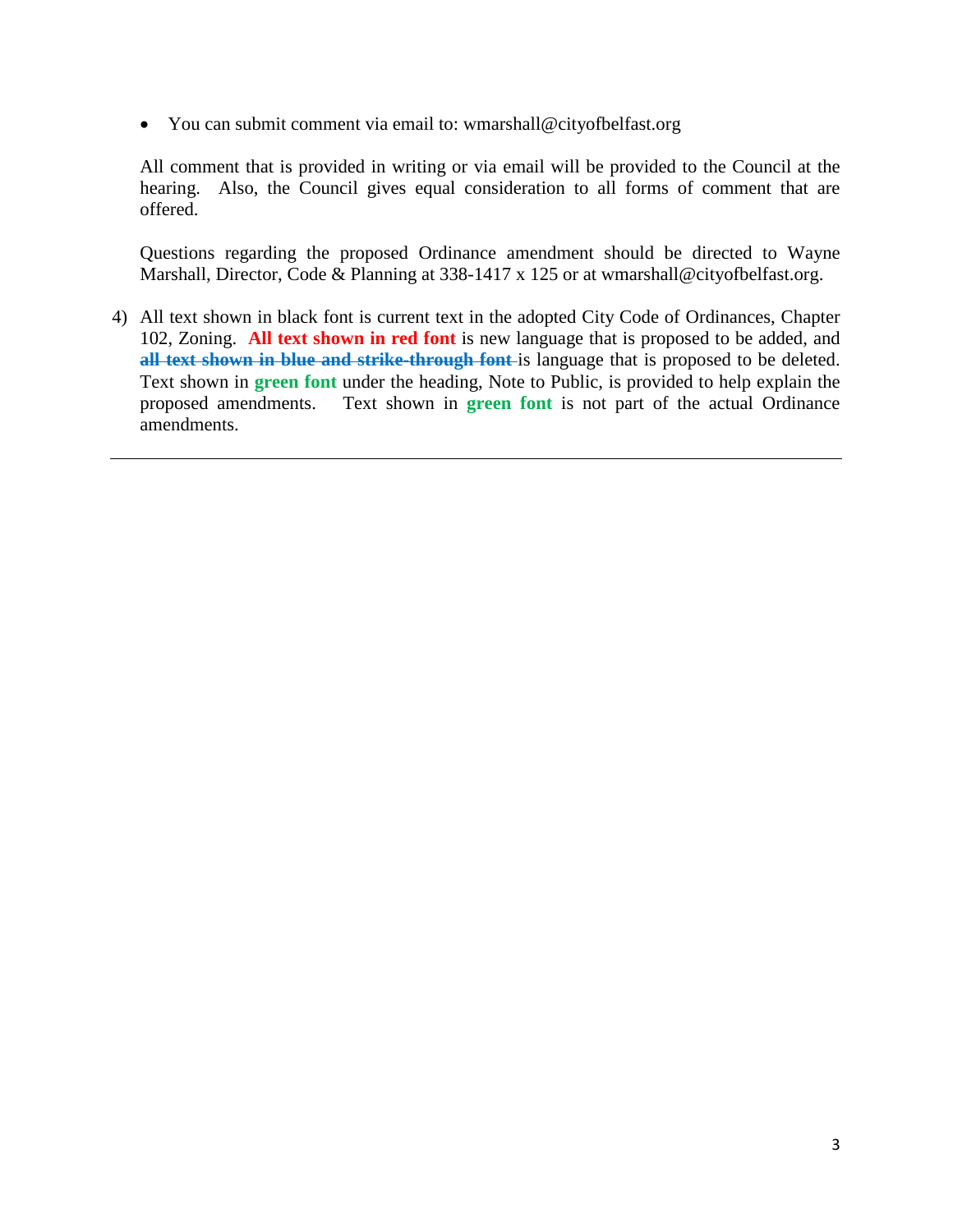#### **TEXT OF PROPOSED AMENDMENTS**

#### **[Chapter 102. Zoning](https://www.ecode360.com/print/BE3520?guid=28414322,28414325,28414329,28414336,28414337&children=true#28413535)**

#### **[ARTICLE V. District Regulations.](https://www.ecode360.com/print/BE3520?guid=28414322,28414325,28414329,28414336,28414337&children=true#28413805)**

**NOTE TO READER: The City notes that the proposed amendments to the Article V, District Regulations, that apply to Division 7, Residential II District and Division 20, Protection Rural District, were not specifically identified as potential amendments in the public hearing announcement for the March 20 public hearing. The City did speak to the potential regulation of significant groundwater wells and the regulation of water intake and water discharge/outfall pipes at the March 6 Introduction of Ordinance amendments, but did not specifically speak to the potential applicability of such to the Residential II and Protection Rural Districts.**

#### **DIVISION 7. Residential II District.**

#### **[Sec. 102-422. Permitted uses requiring Planning Board review.](https://www.ecode360.com/print/BE3520?guid=28414039#28414039)**

[Ord. No. 28-1997, § 606.2, 3-4-1997; Ord. No. 1-1999, 7-6-1999; Ord. No. 21-2006, 2-7-2006]

Permitted uses with Planning Board review in the Residential II District are as follows:

- [\(1\)](https://www.ecode360.com/print/28414040#28414040) Bed and breakfast, including class 1, class 2 and class 3.
- [\(2\)](https://www.ecode360.com/print/28414041#28414041) Health service offices and professional offices.
- [\(3\)](https://www.ecode360.com/print/28414042#28414042) Essential services.
- [\(4\)](https://www.ecode360.com/print/28414043#28414043) Funeral homes.
- [\(5\)](https://www.ecode360.com/print/28414044#28414044) School, day nursery, or institution of an educational, religious, philanthropic, fraternal, political or social nature.
- [\(6\)](https://www.ecode360.com/print/28414045#28414045) Nonmunicipal public and quasipublic uses.
- [\(7\)](https://www.ecode360.com/print/28414046#28414046) Residential planned unit development and cluster housing development.
- [\(8\)](https://www.ecode360.com/print/28414047#28414047) Congregate retirement residential housing.
- [\(9\)](https://www.ecode360.com/print/28414048#28414048) Health care facilities.
- [\(10\)](https://www.ecode360.com/print/28414049#28414049) Home occupations.
- [\(11\)](https://www.ecode360.com/print/28414050#28414050) Stealth telecommunications facilities.
- **(12) Significant water intake or water discharge/outfall pipe**

#### **[DIVISION 18. Industrial IV Perkins Road District](https://www.ecode360.com/print/BE3520?guid=28414322,28414325,28414329,28414336,28414337&children=true#28414321)**

#### **Sec. 102-661. Permitted uses [requiring Code Enforcement Officer review.](https://www.ecode360.com/print/BE3520?guid=28414322,28414325,28414329,28414336,28414337&children=true#28414322)**

[Ord. No. 28-1997, § 617.1, 3-4-1997; Ord. No. 39, 5-3-2005]

The City **cC**ode **eE**nforcement **oO**fficer shall review and make decisions regarding applications for a **uU**se **pP**ermit for the following uses in the Industrial IV Perkins Road District: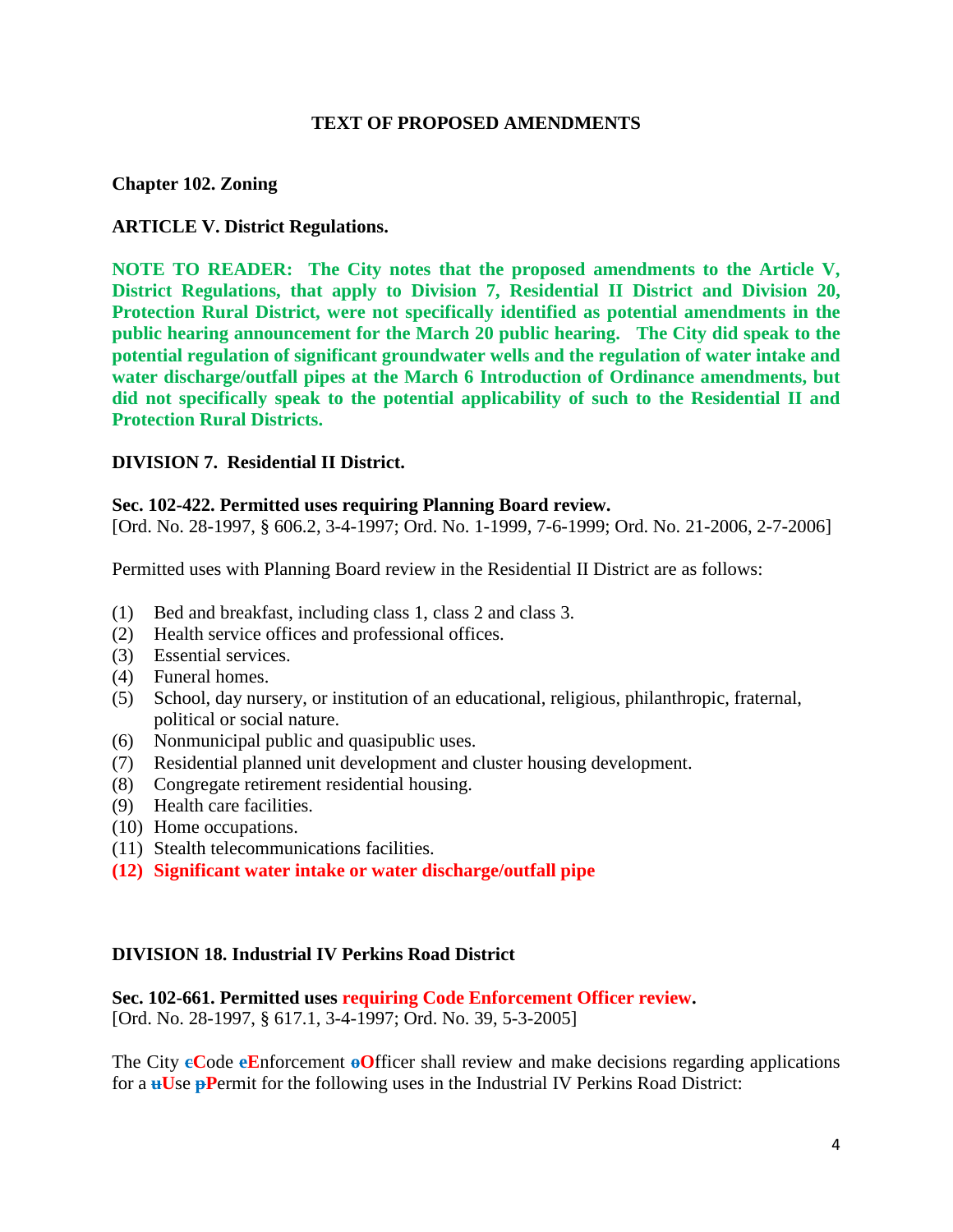- [\(1\)](https://www.ecode360.com/print/28414323#28414323) Essential services.
- **(2) Recreational and community activities.**
- **(3) Recreational facility, outside excluding motorized vehicles.**
- **(4) Public park.**
- **(5) Municipal uses deemed necessary by the City Council for which the Council shall hold a public hearing with ten days' public notice given.**
- **(6) Quasi-public and nonmunicipal public uses.**
- **(7) Commercial agriculture, dairy and horticultural activities.**
- **(8) Animal breeding/husbandry.**
- **(9) Forestry, woodlot management and timber harvesting.**
- **(10) Fill activities that exceed 25 cubic yards.**
- (**2 [11](https://www.ecode360.com/print/28414324#28414324)**) Accessory **nonresidential** uses **and accessory structures**.
- **(12) Accessory nonresidential structures (to a permitted use or a nonconforming use of record).**

#### **[Sec. 102-662. Permitted uses requiring Planning Board review.](https://www.ecode360.com/print/BE3520?guid=28414322,28414325,28414329,28414336,28414337&children=true#28414325)**

[Ord. No. 28-1997, § 617.2, 3-4-1997; Ord. No. 39, 5-3-2005; Ord. No. 21-2006, 2-7-2006]

The City Planning Board shall review and make decisions regarding an application for the following types of uses in the Industrial IV Perkins Road District:

- [\(1\)](https://www.ecode360.com/print/28414326#28414326) Light industrial**, and ligh**t manufacturing, **including accessory retail sales processing and other industrial activities**.
- (2) Manufacturing, processing and industrial activities, including accessory retail sales.
- **[\(2\)](https://www.ecode360.com/print/28414327#28414327) Retail sales as an accessory use to a manufacturing or industrial use, provided that the accessory use occupies no more than 20% of the total floor area, and at least a portion of the products sold at the site are manufactured at the site.**
- **(3) Aquaculture, land based, including uses that are accessory to the aquaculture operation, such as but not limited to: fish processing, byproducts, research laboratory, offices, on-site child care, storage, accessory retail sales, and a visitor's center. A land based aquaculture operation may discharge wastewater to and use fresh water from a marine or fresh waterbody.**
- **(4) Research laboratory.**
- **(5) Professional office.**
- **(6) Storage facility/warehouse.**
- **(7) Docks, floats, and similar uses that occur below the normal high water mark/high annual tide.**
- **(8) Hydropower generation.**
- **(9) Significant groundwater well.**
- **(10) Significant water intake or water discharge/outfall pipe.**
- (**3 [11](https://www.ecode360.com/print/28414328#28414328)**) Stealth telecommunications facilities.

**[Sec. 102-663. Standards.](https://www.ecode360.com/print/BE3520?guid=28414322,28414325,28414329,28414336,28414337&children=true#28414329) This Section repealed on -----, 2018. [Ord. No. 28-1997, § 617.3, 3-4-1997; Ord. No. 39, 5-3-2005]**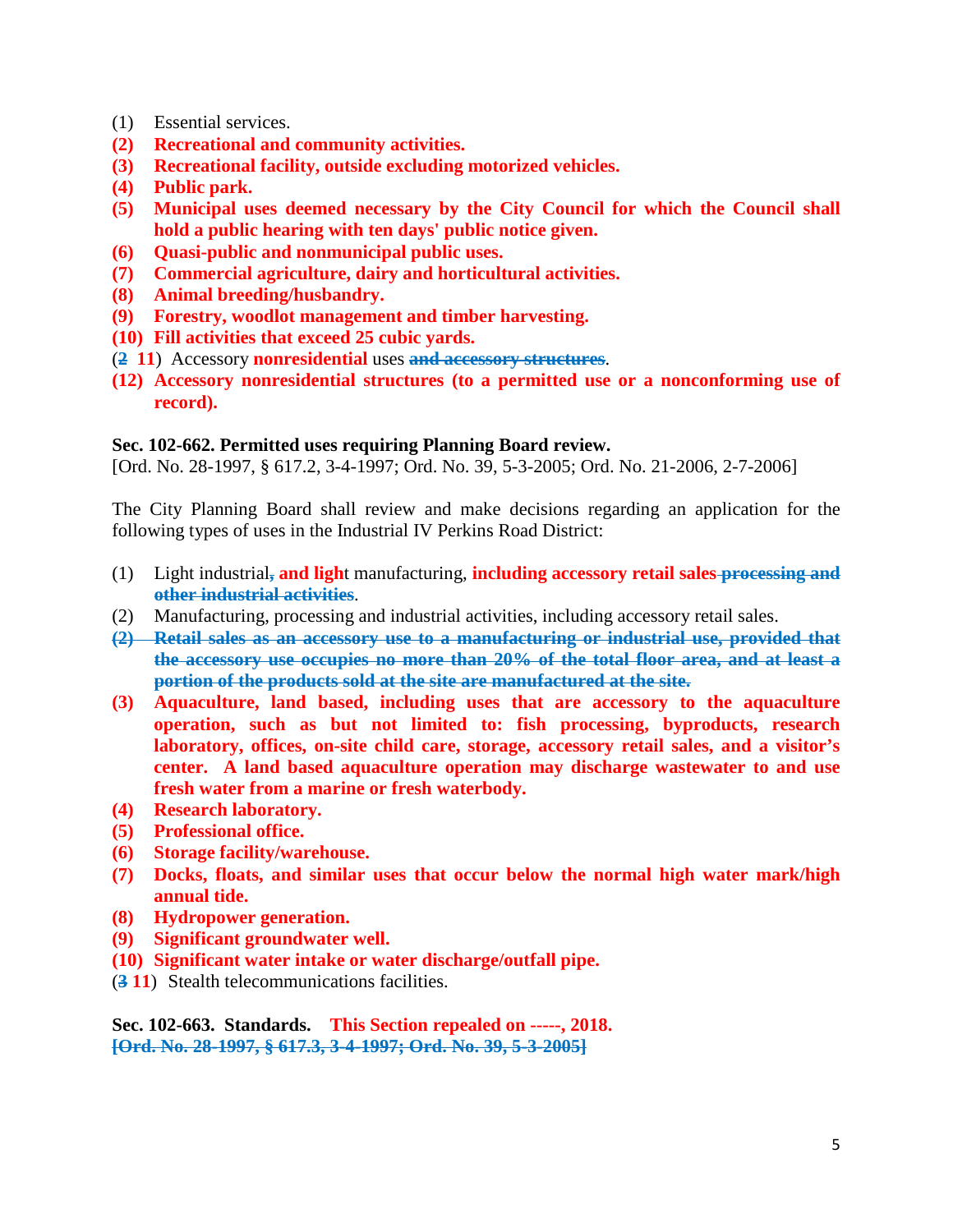- **[\(a\)](https://www.ecode360.com/print/28414330#28414330) The general standards of performance in article [VIII](https://www.ecode360.com/print/28415088#28415088) and [IX](https://www.ecode360.com/print/28415313#28415313) of this chapter shall be observed in the Industrial IV Perkins Road District.**
- **[\(b\)](https://www.ecode360.com/print/28414331#28414331) The following standards shall also apply:**
	- **[\(1\)](https://www.ecode360.com/print/28414332#28414332) Minimum lot size is 40,000 square feet.**
	- **[\(2\)](https://www.ecode360.com/print/28414333#28414333) Maximum structure coverage of 65%. Structure coverage is defined as the amount of footprint of all structures, buildings only, and does not include roads, driveways or parking areas on a property.**
	- **[\(3\)](https://www.ecode360.com/print/28414334#28414334) The minimum side and rear yard setback is 50 feet.**
	- **[\(4\)](https://www.ecode360.com/print/28414335#28414335) The minimum setback from the right-of-way line is 50 feet.**

#### **[Sec. 102-664. Prohibited uses.](https://www.ecode360.com/print/BE3520?guid=28414322,28414325,28414329,28414336,28414337&children=true#28414336)**

[Ord. No. 28-1997, § 617.4, 3-4-1997; Ord. No. 39, 5-3-2005]

Only those uses specifically listed as permitted uses requiring **Code Enforcement Officer review** or permitted uses requiring Planning Board review are allowed within the Industrial IV Perkins Road District. All other uses are **excluded prohibited**.

**Sec. 102-665. Dimensional standards for nonresidential uses and nonresidential structures located in the Industrial IV Perkins Road District.** 

**(a) Minimum lot size and minimum lot frontage requirements for nonresidential uses.**

**A lot (property) that is occupied by a nonresidential use shall be a minimum of 87,120 net square feet (2 net acres) in size and shall have a minimum of 250 lineal feet of road frontage, if the lot has frontage on a road. This lot size requirement applies regardless if the lot is connected to public sewer or uses a subsurface system for wastewater disposal.**

- **(b) Minimum structure setback requirements for nonresidential structures.**
	- **(1) The following minimum setback requirements shall apply to nonresidential structures and accessory structures to said nonresidential structures that are located on a lot (property) that does not have road frontage on Perkins Road:**

**Front - 50 feet Side - 50 feet Rear - 50 feet**

**All structure setbacks shall be measured from the respective property lines. If a lot does not have frontage on a road, the front setback requirement shall not apply and all structures shall comply with the side and rear setback requirements.**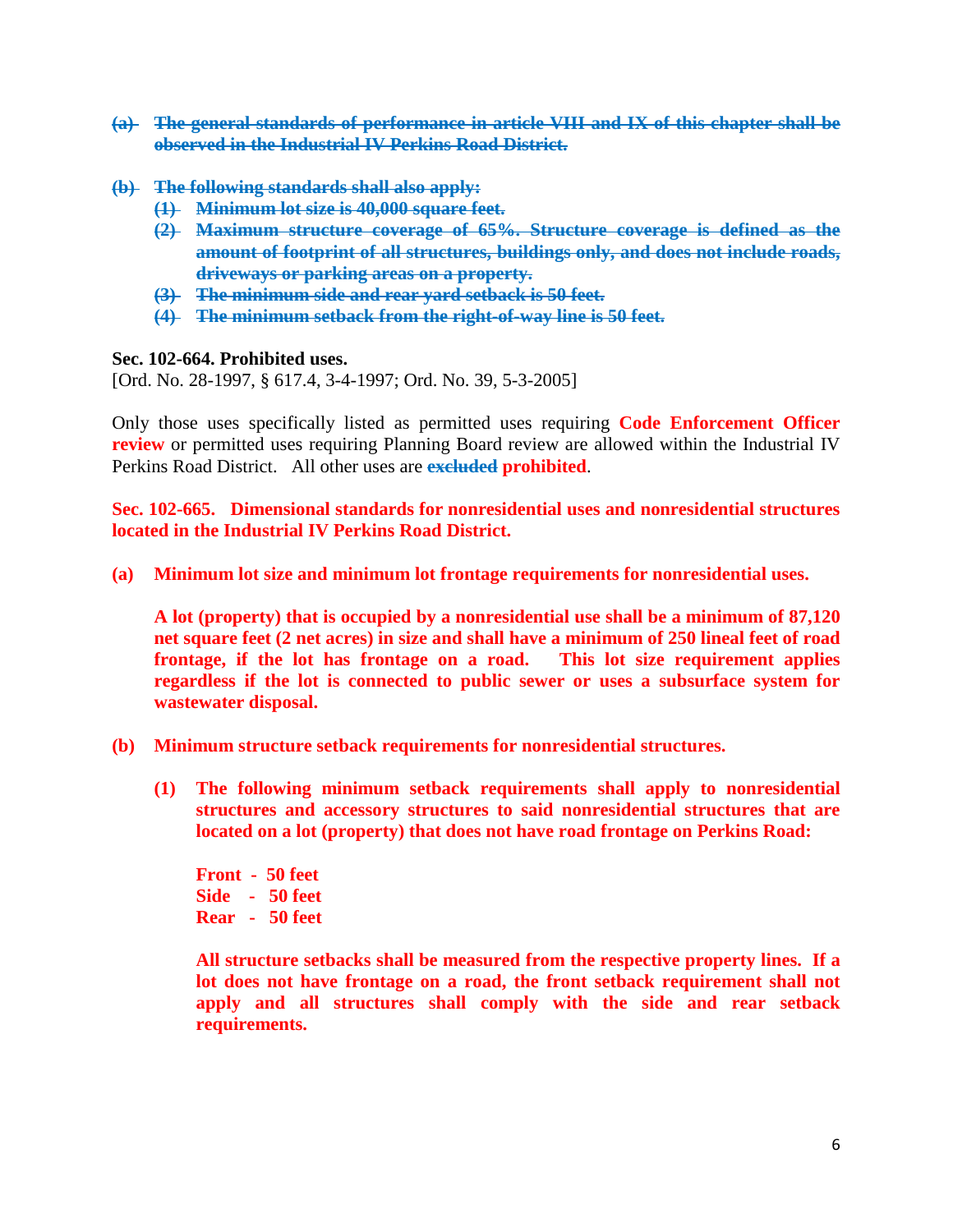**(2) The following minimum setback requirements shall apply to nonresidential structures and accessory structures to said nonresidential structures that are located on a lot (property) that has road frontage on Perkins Road:**

**Front - 40 feet Side - 50 feet Rear - 50 feet**

**All structure setbacks shall be measured from the respective property lines. If a lot does not have frontage on a road, the front setback requirement shall not apply and all structures shall comply with the side and rear setback requirements.** 

- **(3) Parking areas/spaces and solid waste/recycling containers shall be prohibited in the structure setback areas identified in (1) and (2) above.**
- **(c) Minimum vegetated buffer yard areas.**

**A lot (property) on which a nonresidential use or structure is located shall retain or provide a naturally vegetated buffer yard area in all structure setback areas identified in subsection (b) above. The minimum width of the buffer yard area shall be 80 percent of the amount of the respective structure setback area. Vegetation in any naturally vegetated buffer yard area shall be consistent with the type and amount of vegetation that existed prior to the construction of the nonresidential use or structure for which a permit is obtained. Parking spaces/areas and solid waste/recycling containers are prohibited in any buffer yard area. Roads/driveways shall only be permitted to the extent that such must cross the buffer yard area to access the area permitted for development. The only structures permitted in the buffer yard area, when there is no practical alternative as determined by the Planning Board, are utilities, stormwater management control facilities and essential services.** 

**Notwithstanding this standard, any structure that existed as of (insert date of Ordinance adoption), 2018, on property identified on the City of Belfast tax maps as map 4, lot 12A, shall be exempt from this buffer yard requirement. This exemption also shall apply to any addition to a qualifying existing structure, provided the addition is physically connected to the existing structure. The buffer yard and landscaping requirement for said qualifying structures are the standards identified in permits for said structures issued by the City Code Enforcement Officer or City Planning Board.** 

**(d) Maximum lot coverage for a lot (property) occupied by a nonresidential use.**

**The maximum amount of lot coverage for any lot shall be 70 percent. Lot coverage is based on the amount of impervious surface on a lot.**

**(e) Maximum structure height for a nonresidential structure.**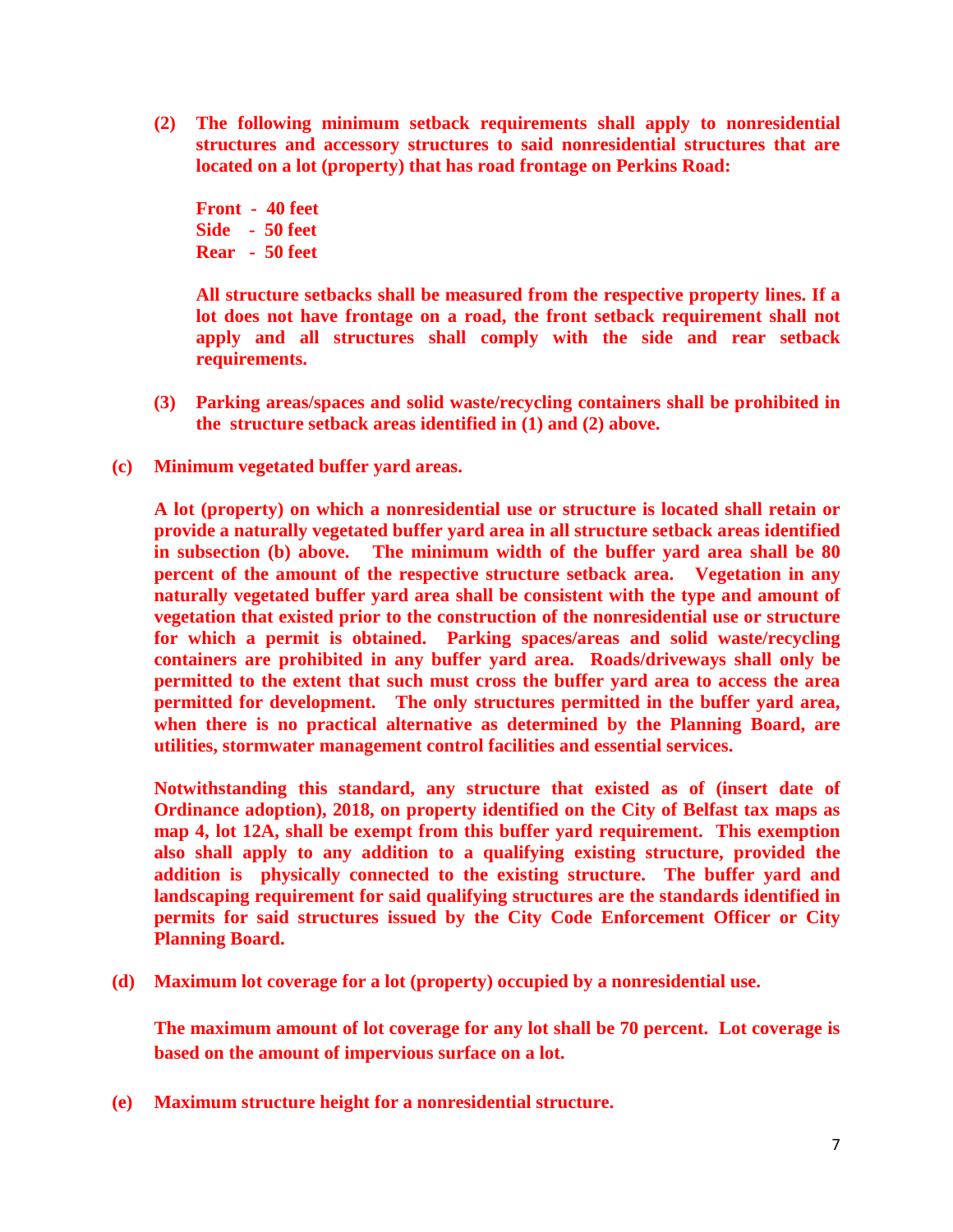**The maximum structure height for a nonresidential structure or an accessory structure to a nonresidential structure shall be 50 feet. The height requirement does not apply to a water standpipe storage tank, a utility pole, a storage silo for an agricultural use, and structures similar in function and design to the above structures.** 

**Sec. 102-666. Performance standards for nonresidential uses and structures.** 

**All nonresidential uses in the Industrial IV Perkins Road District shall comply with applicable performance standards identified in Chapter 102, Zoning, Article VIII, Supplementary District Regulations, and Article IX, Performance Standards, Division 2, Environmental Standards. The City shall use the Chapter 98, Technical Standards, to assist in implementation of applicable performance standards and to establish requirements for the construction of project infrastructure.** 

**Sec. 102-667. Applicability of Shoreland Zoning and Floodplain Regulations.** 

- **(a) The provisions of Chapter 82, Shoreland, shall apply to any portion of a lot (property) in the Industrial IV Perkins Road District that is located in any district of the Shoreland Zone, as such is identified in Chapter 82, Shoreland.**
- **(b) The provisions of Chapter 78, Floods, shall apply to any portion of a lot (property) in the Industrial IV Perkins Road District that is located in the floodplain, as such is identified on the Flood Insurance Rate Maps that the City has adopted as part of Chapter 78, Floods.**

Sec. 102-**665**. **668** [through Sec. 102-680. \(Reserved\)](https://www.ecode360.com/print/BE3520?guid=28414322,28414325,28414329,28414336,28414337&children=true#28414337) 

#### **[DIVISION 20. Protection Rural District](https://www.ecode360.com/print/BE3520?guid=28414350#28414340)**

**[Sec. 102-702. Permitted uses requiring Planning Board review.](https://www.ecode360.com/print/BE3520?guid=28414350#28414350)**  [Ord. of  $4-6-2010(2)$ ]

**Permitted uses requiring The City** Planning Board **shall** review **and make decisions regarding an application for the following types of uses** in the Protection Rural District **are as follows**:

- [\(1\)](https://www.ecode360.com/print/28414351#28414351) Residential planned unit development and cluster housing development project, including the following types of such development:
	- [a\)](https://www.ecode360.com/print/28414352#28414352) Planned unit development and cluster housing development project proposed pursuant to Chapter [102,](https://www.ecode360.com/print/28413535#28413535) Zoning, Article [VI,](https://www.ecode360.com/print/28414883#28414883) Division 1; or
	- [b\)](https://www.ecode360.com/print/28414353#28414353) Rural affordable housing development project proposed pursuant to Chapter [102,](https://www.ecode360.com/print/28413535#28413535) Zoning, Article [VI,](https://www.ecode360.com/print/28414883#28414883) Division 2.
- [\(2\)](https://www.ecode360.com/print/28414354#28414354) Bed and breakfast, including class 1, class 2 and class 3.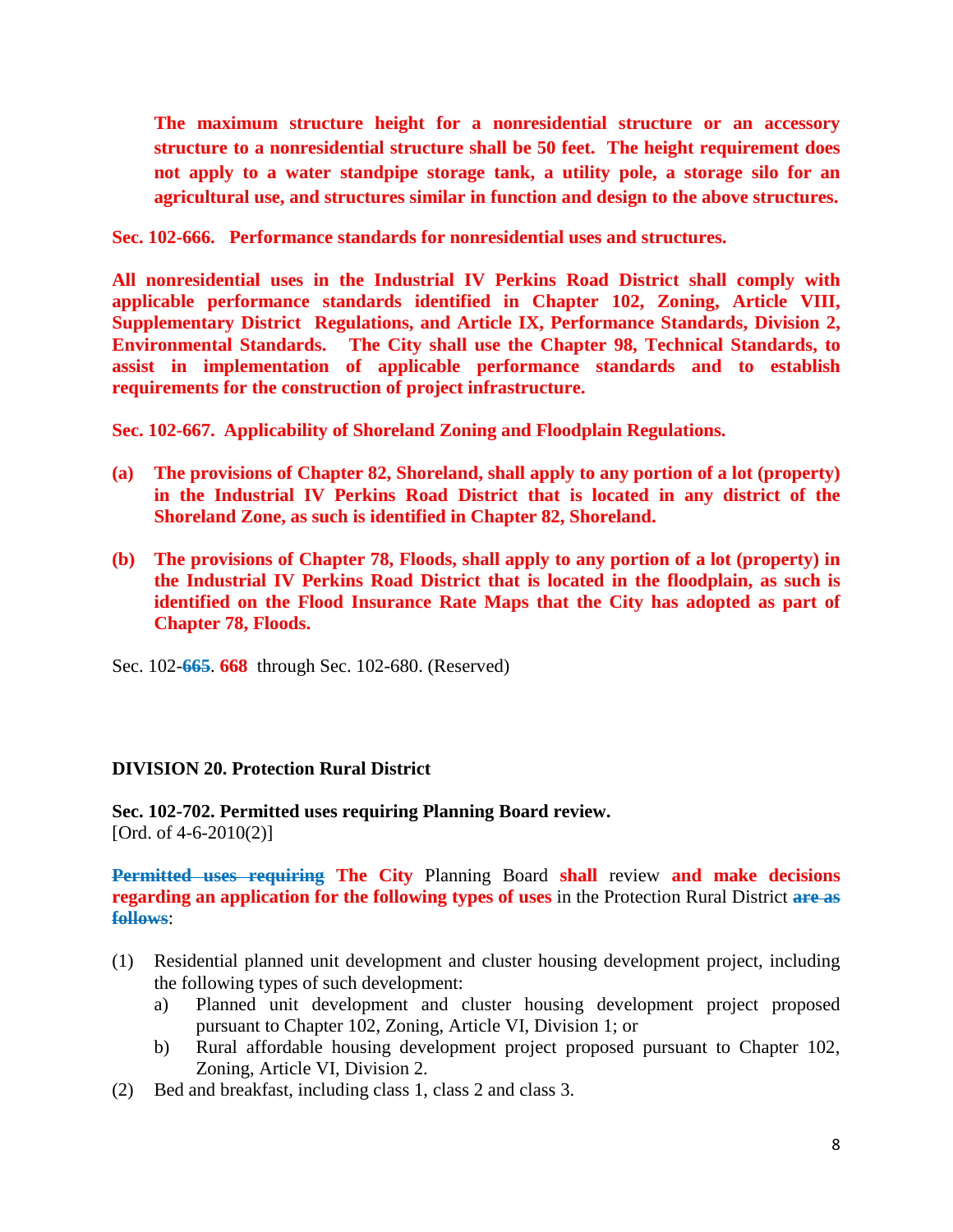- [\(3\)](https://www.ecode360.com/print/28414355#28414355) **Veterinarians and V**veterinary **clinics hospital**.
- [\(4\)](https://www.ecode360.com/print/28414356#28414356) Kennel **for boarding of pets and pet training or stable**.
- [\(5\)](https://www.ecode360.com/print/28414357#28414357) Telecommunications facilities and stealth telecommunications facilities.
- [\(6\)](https://www.ecode360.com/print/28414358#28414358) Churches.
- [\(7\)](https://www.ecode360.com/print/28414359#28414359) Community centers/clubs.
- [\(8\)](https://www.ecode360.com/print/28414360#28414360) Day care facilities.
- [\(9\)](https://www.ecode360.com/print/28414361#28414361) Cemeteries.
- [\(10\)](https://www.ecode360.com/print/28414362#28414362) Fill, loam, sand, and gravel extraction, excluding bedrock, with restrictions on the extent of area to be extracted at one time and the establishment of a continuing reclamation and reforestation program (subject to the provisions of Chapter [90,](https://www.ecode360.com/print/28412494#28412494) no matter what the size of the nonvegetated area).
- [\(11\)](https://www.ecode360.com/print/28414363#28414363) Parks and recreation facilities.
- [\(12\)](https://www.ecode360.com/print/28414364#28414364) Raising of poultry for commercial uses.
- [\(13\)](https://www.ecode360.com/print/28414365#28414365) Home occupation (expanded definition).
- [\(14\)](https://www.ecode360.com/print/28414366#28414366) Essential services.
- [\(15\)](https://www.ecode360.com/print/28414367#28414367) **Fire/police stations. Repealed on ----, 2018.**
- [\(16\)](https://www.ecode360.com/print/28414368#28414368) Accessory uses for commercial, educational, institutional or public activities and outdoor resource-based uses/activities.
- [\(17\)](https://www.ecode360.com/print/28414369#28414369) Storage and spreading of septage provided such storage and spreading is found to be in compliance with Chapter [90,](https://www.ecode360.com/print/28412494#28412494) the site is approved by the City Council and storage and spreading of septage is in compliance with all state, federal, and City laws, rules, regulations and codes.
- **(18) Significant groundwater well.**
- **(19) Significant water intake or water discharge/outfall pipe.**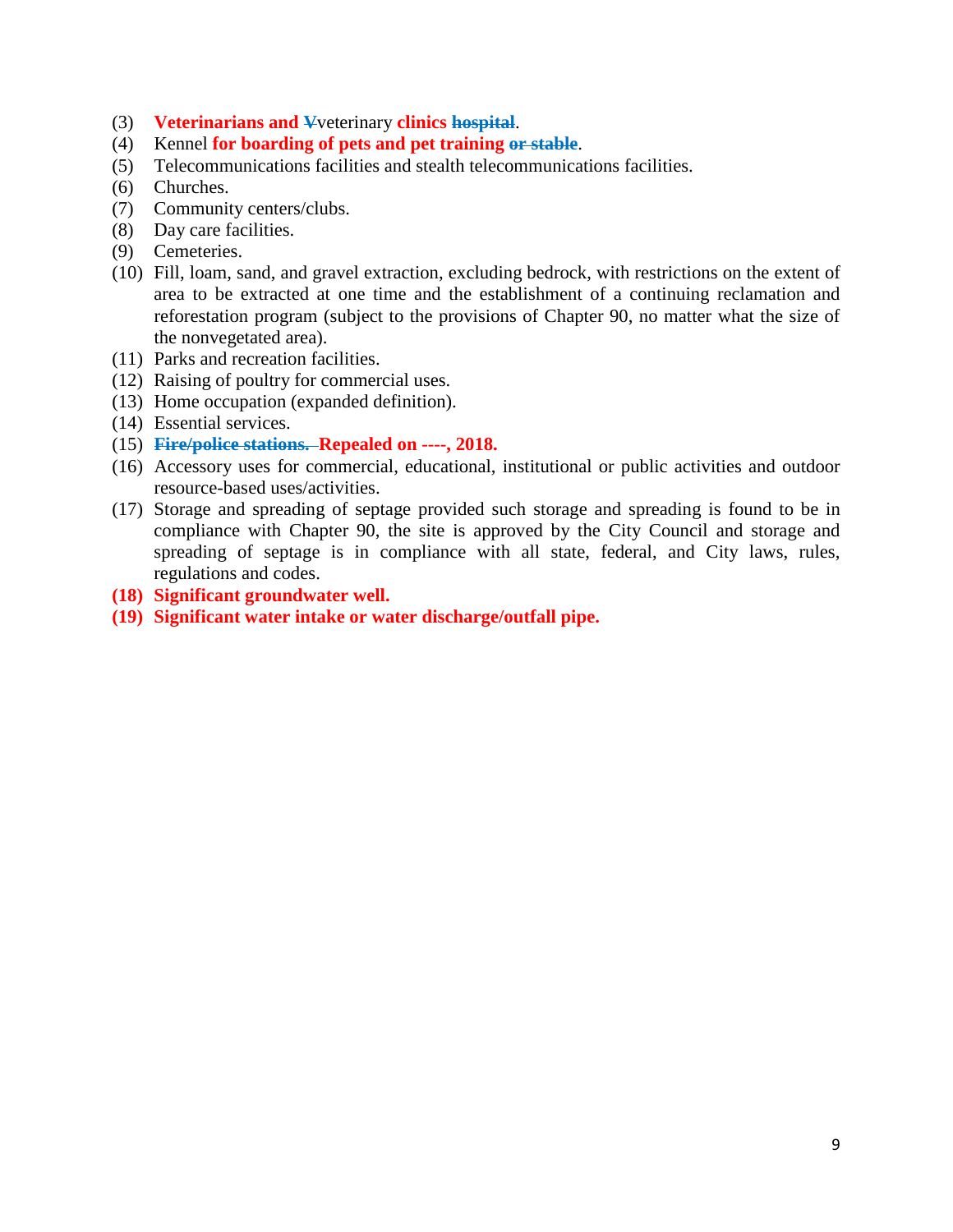#### **[Chapter 102. Zoning](https://www.ecode360.com/print/BE3520?guid=28413788#28413535)**

#### **[ARTICLE IV. Descriptions of Districts](https://www.ecode360.com/print/BE3520?guid=28413788#28413769)**

#### **[Sec. 102-256. Residential II District.](https://www.ecode360.com/print/BE3520?guid=28413775#28413775)**

[Ord. No. 28-1997, appendix, 3-4-1997; Ord. No. 81-2001, 6-7-2001]

The boundaries of the Residential II District **are as follows include 6 distinct areas. A description of the boundaries of the respective areas is as follows.** 

**Area 1. An area that includes all of the following properties, as such were identified on the City Tax Maps that were in effect on April 1, 2018, that are located in the area that is bounded by the Little River to the east, the City of Belfast/Town of Northport municipal boundary to the south, and Herrick Road to the northwest: Tax Map 4, Lots 23, 23-A, 23- B, 23-C, 23-D, 26, 27, 28, 28-A, 30 and 30-A. The northwesterly bound of this area is the centerline of Herrick Road.** 

**Area 2. An area that includes the following four properties that have road frontage on and which are located directly adjacent to Perkins Road, as such were identified on the City Tax Maps that were in effect on April, 1, 2018: Tax Map 4, Lots 10, 10-A, 12 and 12-D. The northerly bound of this area shall be the centerline of Perkins Road, the easterly bound shall be the common property line between Map 4, Lot 12-D and Map 4, Lot 12-A, the southerly bound shall be the rear property line for the 4 properties in this area (Lots 10, 10-A, 12 and 12-D), and the westerly bound shall be the Little River.** 

**Area 3. An area that includes the following four properties that have road frontage on and that are located westerly of Northport Avenue (Route 1), and that are located southerly of Perkins Road, as such were identified on the City Tax Maps that were in effect on April 1, 2018: Tax Map 29, Lots 40, 41, 42 and 43. The northerly bound of this area shall be the centerline of Perkins Road, the easterly bound shall be the centerline of Northport Avenue (Route 1), the southerly bound shall be the common property line between Lot 40 and Map 29, Lot 39, and the westerly bound shall be the rear property line for the 4 properties in this area (Lots 40, 41, 42 and 43).** 

**Area 4. Beginning at a point that is the centerline of Northport Avenue (Route 1) that is located at the Belfast/Northport municipal boundary; thence northerly by the centerline of Northport Avenue for a distance of about 2,000 feet to the northwesterly corner of a property identified as Tax Map 29, Lot 4, which has road frontage on Northport Avenue; thence easterly along the northerly bound of Map 29, Lot 4 for a distance of 176 feet and thence continuing in a southerly direction along the rear bound of Map 29, Lot 4 for a distance of 50 feet; thence easterly along the southerly bound of Tax Map 29, Lot 2 for a distance of about 585 to the southeasterly most corner of this property; thence northerly along the common property lines shared by Map 29, Lot 2 and Map 29, Lots 1 and 3 for a distance of about 461 feet to the northeasterly most corner of Map 29, Lot 2; thence westerly along the northerly most property line for Map 29, Lot 2 for a distance of about 265 feet to a point that is located 500 feet from the centerline of Northport Avenue (Route**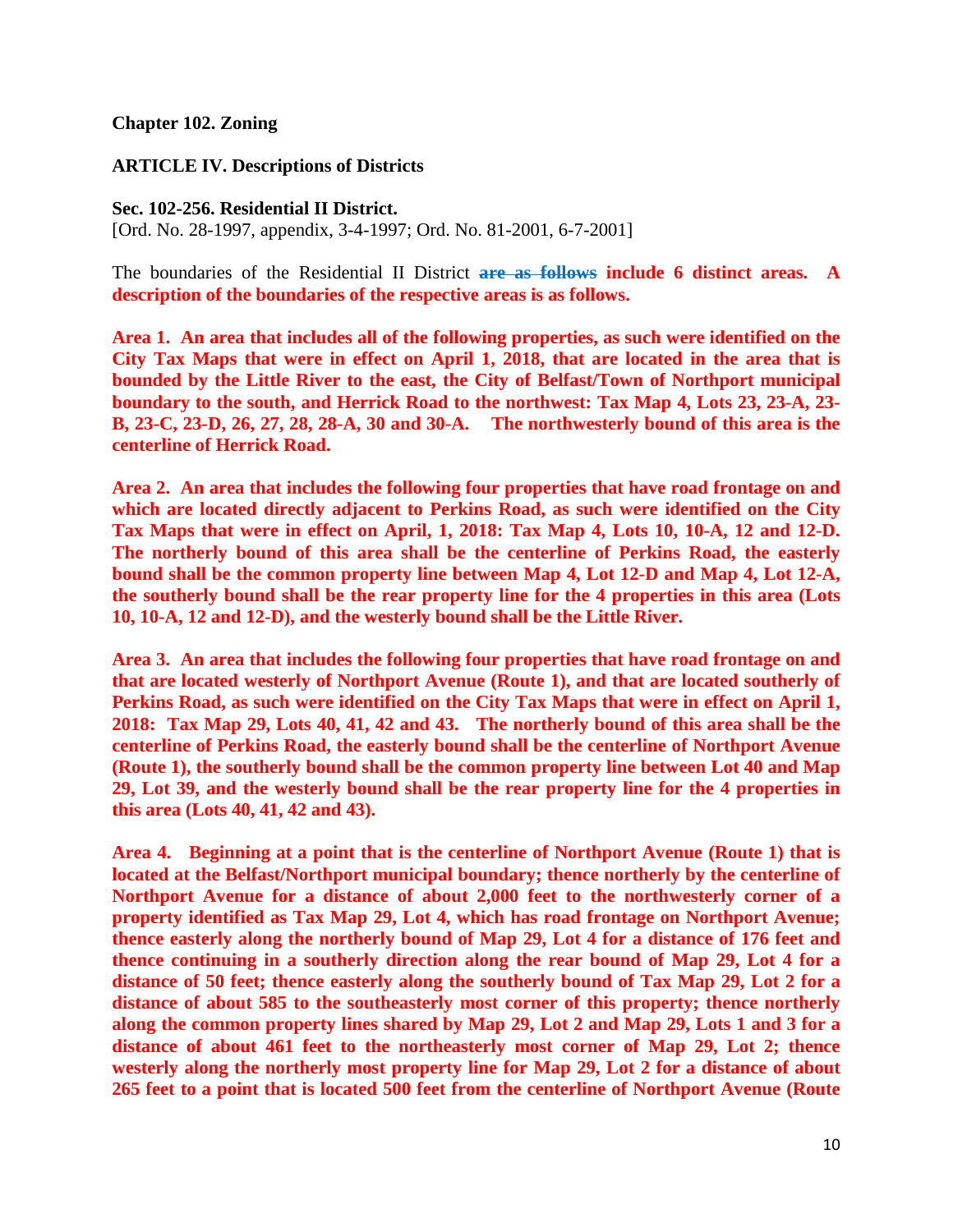**1); thence in a northerly direction from said point continuing along a line that is parallel to and 500 feet from the centerline of Northport Avenue (Route 1) for a distance of about 1,660 feet until said line intersects with the southerly bound of a property identified as Map 31, Lot 6; thence easterly along the southerly bound of a property identified as Map 31, Lot 6 for a distance of about 835 feet until said line intersects with a point that is the normal high water mark of Belfast Bay; and thence southerly along the normal high water mark (coast) of Belfast Bay and continuing along the normal high water mark of the Little River for a distance of about 8,000 feet to the point of beginning. The property lines referenced in this description are the property lines that were shown on the City Tax Maps in effect on April 1, 2018.** 

**Area 5. An area that includes all or portions of the following properties, as such were identified on the City Tax Maps that were in effect on April 1, 2018, that are located near the intersection of High Street and Vine Street. All of the following properties: Map 14, Lots 18, 19, 20-A, 26, 27 and 28. The portions of the following properties as described:**

- **a) Map 14, Lot 20. Beginning at a point along Vine Street that is about 40 feet from the northeasterly corner of said lot; thence easterly along Vine street for a distance of 40 feet to the northeasterly corner of said lot; thence southerly along the easterly lot line for said lot to a point that is about 145 feet from the northeasterly corner; and thence northwesterly at an angle of about 45 degrees to the point of beginning. The remainder of said property, as of April 1, 2018, is located in the Route 137 Commercial zoning district.**
- **b) Map 14, Lot 24. Beginning at a point that is the northwesterly rear corner of a property identified as Map 14, Lot 25; thence easterly for a distance of about 110 feet along the southerly bound of said lot to the southeasterly most corner of said lot; thence in a northerly direction for a distance of about 100 feet to the northeasterly most corner of said lot; thence westerly along the common property line shared by Lot 25 and Map 14, Lot 29, to a point that is about 160 feet westerly of the northeasterly most corner of Lot 25; and thence in a southeasterly direction for a distance of about 121 feet through Lot 25 to the point of beginning. The area identified in this description is equal to about 14,215 square feet of the total land area for Map 14, Lot 25. The remaining portion of Map 14, Lot 25, as of April 1, 2018, was located in the Route 137 Commercial zoning district.**
- **c) Map 14, Lot 25. The City identifies the size of this property as about 6,789 square feet. The portion of this property that is located in the Residential II zoning district is about 5,155 square feet, with the remainder, about 1,634 square feet, as of April 1, 2018, being located in the Route 137 Commercial zoning district. The portion of the property located in the Residential II zoning district is as follows: beginning at the southeasterly most corner of Lot 25 and continuing about 77 feet along the easterly most bound of the property to the northeasterly most corner of the lot; thence westerly along the northerly most bound of Lot 25 for a distance of about 90 feet to the northwesterly most bound of Lot 25; thence in a southeasterly direction through Lot 25 for a distance of about 80 feet to a point that is about 40 feet from the southwesterly most corner of said lot and that is located adjacent to Vine Street; and thence northeasterly along the front lot line for this property located adjacent to Vine Street for a distance of about 50 feet to the point of beginning.**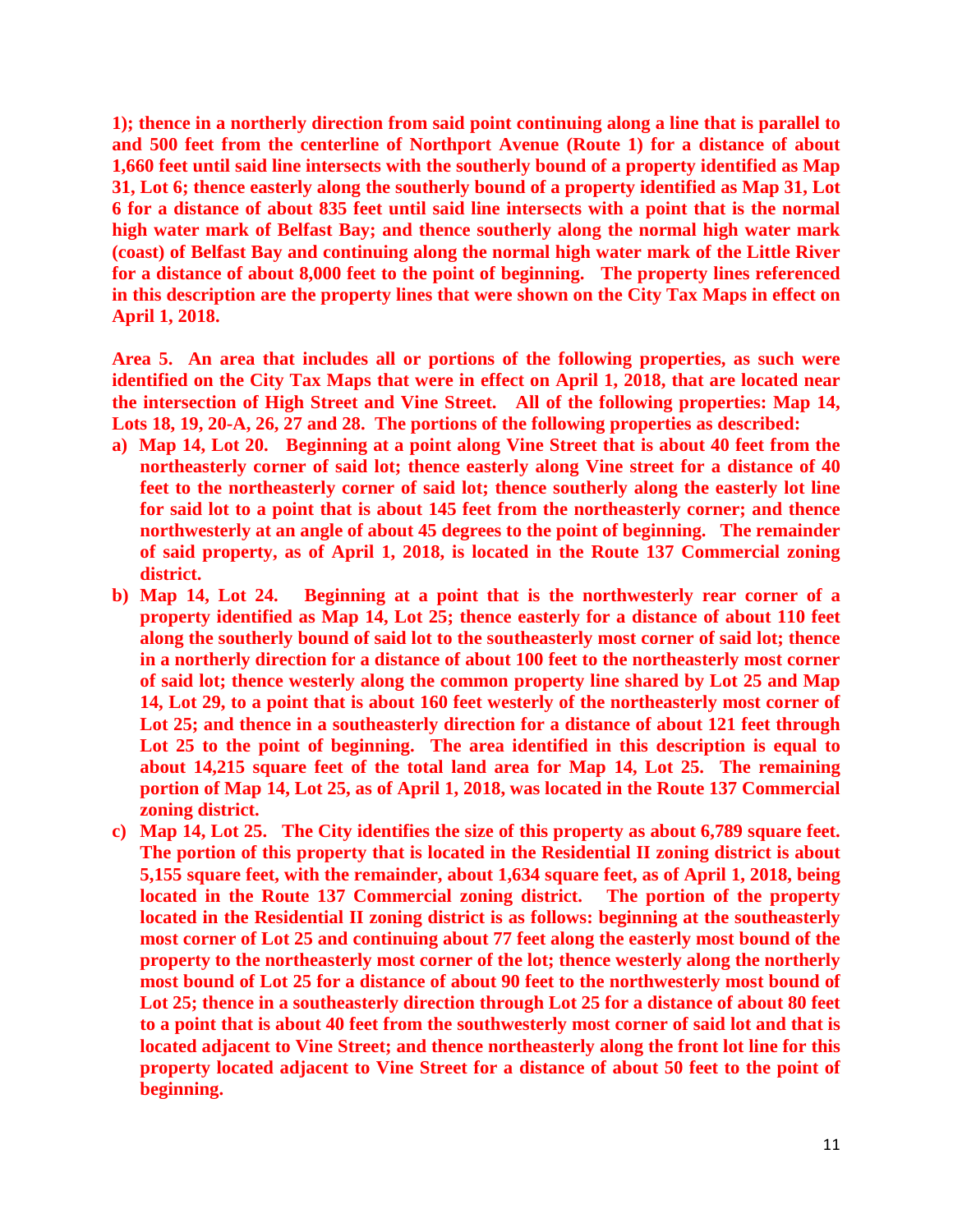**Area 6. A portion of a property identified on the City Tax Maps as Map 16, Lot 23-B, that is about 6.25 acres in size, as such was identified on the City Tax Maps that was in effect on April 1, 2018. The westerly most portion of this property is about 475 feet in width and is parallel to a line that is 500 feet from the centerline of Route 137/Waldo Avenue. The easterly most portion of this property is about 615 feet in width and directly borders the common property line of a property identified as Map 16, Lot 25.** 

**Beginning at a point at the mean high water on the Belfast/Northport line at the mouth of Little River, thence westerly by the Belfast/Northport Town Line to the centerline of Herrick Road; thence northerly by the centerline of Herrick Road to the centerline of Congress Street; thence by the centerline of Congress Street to the centerline of Perkins Road; thence easterly along the centerline of Perkins Road to the centerline of Northport Avenue (U.S. Route 1); thence southerly along the centerline of Northport Avenue (U.S. Route 1) to the westerly extension of the southerly bound of Tax Map 29, Lot 3 (bound that existed on August 21, 2001); thence easterly along the southerly bound of Tax Map 29, Lot 3 (bound that existed on August 21, 2001) for a distance of about 176 feet and thence continuing southerly along the southerly bound of this property for a distance of about 50 feet; thence easterly along the southerly bound of Tax Map 29, Lot 3 (bound that existed on August 21, 2001) for a distance of about 520 feet; thence northerly for a distance of about 460 feet along a line that is parallel to Northport Avenue (U.S. Route One) and about 760 feet easterly of the centerline of Northport Avenue (U.S. Route One), a portion of said line being the easterly bound of a property identified as Tax Map 29, Lot 2 (bound that existed on August 21, 2001); thence westerly along the northerly bound of a property identified as Tax Map 29, Lot 2 (bound that existed on August 21, 2001) to a point 500 feet easterly of Northport Avenue (U.S. Route 1) as measured along the northerly line of a property identified as Tax Map 29, Lot 2 (bound that existed on August 21, 2001); thence northerly parallel to the centerline of Northport Avenue (U.S. Route 1) and 500 feet easterly therefrom 2,940 (+/-) to the northerly line of Tax Map 31, Lot 2 which lies on the easterly side of U.S. Route 1 By-pass right of way; thence westerly by the northerly line of Tax Map 31, Lot 2 to the centerline on the U.S. Route 1 By-pass right of way; thence northwesterly by the centerline of the U.S. Route 1 right of way to the centerline of Congress Street; thence easterly along the centerline of Salmond Street and Condon Street to the mean high water mark on the westerly shore of Belfast Bay; thence southerly along the mean high water mark of the westerly shore of Belfast Bay to the point of beginning. Excepting the legal description of the Industrial IV District-Perkins Road.**

**Beginning at the intersection of the centerline of Congress Street and Main Street; thence easterly along the centerline of Main Street to the centerline of Waldo Avenue; thence northerly along the centerline of Waldo Avenue to the centerline of Primrose Street; thence easterly along the centerline of Primrose Street to the centerline of High Street; thence northerly along the centerline of High Street to the centerline of Green Street; thence easterly along centerline of Green Street and the easterly extension of Green Street to the centerline of Front Street; thence northerly along the centerline of Front Street to the centerline of Pierce Street; thence westerly along centerline of Pierce Street to the centerline of River Avenue; thence northerly along centerline of River Avenue to the**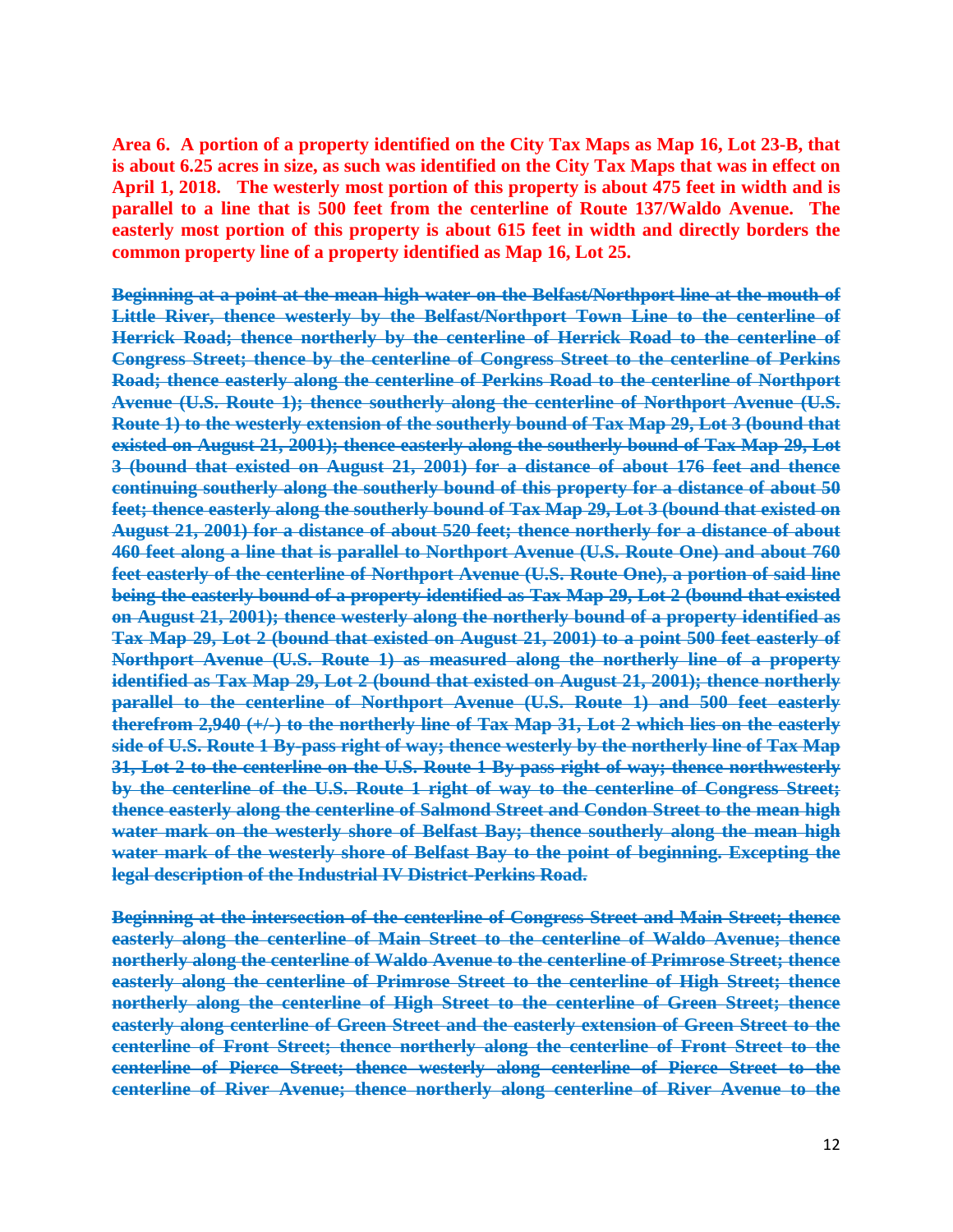**centerline of Field Street; thence westerly along centerline of Field Street to the centerline of High Street; thence northerly along the centerline of High Street to the centerline of the Route 1 bypass; thence westerly along the centerline of the Route 1 bypass to a point located on the westerly bound of Tax Map 12 Lot 44 and 500 feet northerly of the centerline of Main Street; thence easterly and parallel to Main Street and 500 feet northerly therefrom to a point 500 feet easterly of the westerly bound of Tax Map 12 Lot 44; thence southerly and parallel to the westerly bound of Tax Map 12 Lot 44 to the centerline of Main Street; thence easterly along the centerline of Main Street to a point 300 feet westerly of Alto Street; thence southerly and parallel to Alto Street to the intersection of such line parallel to Alto Street and a line parallel to Lincolnville Avenue and 300 feet northwesterly of Lincolnville Avenue; thence southwesterly and parallel to Lincolnville Avenue and 300 feet northwesterly of Lincolnville Avenue to the northeasterly bound of Tax Map 12 Lot 17C; thence southeasterly along the northeasterly bound of Tax Map 12 Lot 17C and an extension thereof to the centerline of Lincolnville Avenue; thence southwesterly along the centerline of Lincolnville Avenue to the southeasterly extension of the northeasterly bound of Tax Map 12 Lot 17D; thence northwesterly, then westerly along Lot 17C to the intersection of the northeasterly bound of Tax Map 12 Lot 17B; thence southeasterly by the northeasterly bound of Tax Map 12 Lot 17B to the easterly-most corner of Lot 17B; thence southwesterly to the northerly-most corner of Tax Map 12 Lot 16; thence southerly by the northeasterly bound of Tax Map 12 Lot 16 to the centerline of Miller Street; thence easterly along the centerline of Miller Street to the centerline of Congress Street; thence northerly along the centerline of Congress Street back to the point of beginning.**

#### **[Sec. 102-267. Industrial IV Perkins Road District.](https://www.ecode360.com/print/BE3520?guid=28413788#28413788)**

[Ord. No. 28-1997, appendix, 3-4-1997; Ord. No. 39, 5-3-2005]

The boundaries of the Industrial IV Perkins Road district are as follows:

All land encompassed by **the following properties:** Tax Map 4, Lot 12A**, Tax Map 4, Lot 104, and Tax Map 29, Lot 39,** as such **was were** depicted on the City **tT**ax **mM**aps **in effect** on **May 3, 2005 April 1, 2018. The northerly most bound of any of said properties is Perkins Road; the easterly most bound of any of said properties is Northport Avenue (Route 1); and the southerly and southwesterly most bound of any of said properties is the Little River and the lower reservoir associated with the Little River, as such border the municipal boundary of the City of Belfast and the Town of Northport.**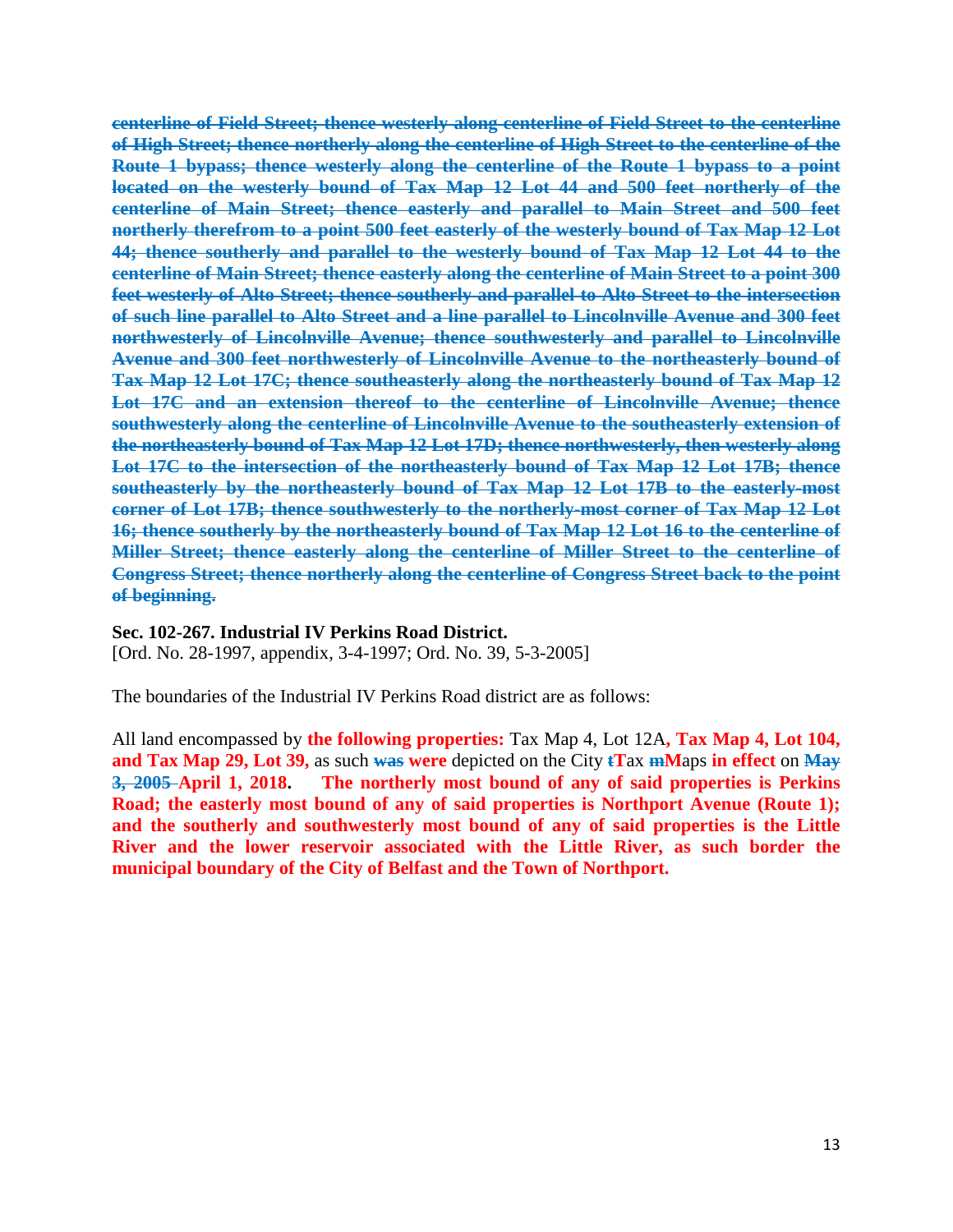#### **CHAPTER 102, ZONING**

#### **ARTICLE IX, PERFORMANCE STANDARDS**

#### **DIVISION 2. Environmental Standards.**

[Ord. No. 28-1997, § 700.0, 3-4-1997; Ord. No. 48-2001, 1-23-2001; Ord. No. 75-2001, 6-5- 2001; Ord. No. 76-2001; 6-5-2001; Ord. No. 77-2001, 6-5-2001; Ord. No. 78-2001, 6-5-2001; Ord. No. 80-2001, 6-7-2001; Ord. No. 81-2001, 6-7-2001]

#### **Sec. 102-1121. Applicability.**

These standards apply to all properties located within the City, except properties that are located in the Route 3 Commercial District, the Searsport Avenue Waterfront District, the Searsport Avenue Commercial District, the Route 141 and Mill Lane Commercial District, the Route 137 Commercial District, the Route One South Commercial District, and the Office Park District, that are used for nonresidential uses.

- [\(1\)](https://www.ecode360.com/28415318#28415318) Properties in the Route 3 Commercial District that are used for a nonresidential use are subject to the nonresidential development performance standards found in article [IX,](https://www.ecode360.com/28415313#28415313) division 3 of this chapter.
- [\(2\)](https://www.ecode360.com/28415319#28415319) Properties in the Searsport Avenue Water-front District, the Searsport Avenue Commercial District, the Route 141 and Mill Lane Commercial District, the Route 137 Commercial District, and the Route One South Commercial District that are used for a nonresidential use are subject to the nonresidential development performance standards found in article [IX,](https://www.ecode360.com/28415313#28415313) division 4 of this chapter.
- [\(3\)](https://www.ecode360.com/28415320#28415320) Properties in the Office Park District that are used for a nonresidential use are subject to the nonresidential development performance standards found in article [IX,](https://www.ecode360.com/28415313#28415313) division 5 of this chapter.

**NOTE TO READER: The current language for the Division 2, Environmental Standards, Sec. 102-1122. Subsurface Wastewater Disposal - through - Sec 102-1136, Soils, is not shown in these amendments. The current language for these Sections are not being changed as part of this proposal and would remain in effect as currently adopted. This proposal involves the addition of two new Environmental Standards, including: Sec 102- 1137. Significant Groundwater Well, and Sec 102-1138. Significant Water Intake or Water Discharge/Outfall Pipe. The text for the proposed amendments is shown below. Interested persons can read the currently adopted language for the Division 2, Environmental Standards on the City of Belfast website, cityofbelfast.org, under City Ordinances; reference Chapter 102, Zoning, Article IX, Division 2. It also is noted that the following proposed amendments were not specifically identified in the public hearing announcement for the March 20, 2018 public hearing regarding proposed amendments to Chapter 102, Zoning.**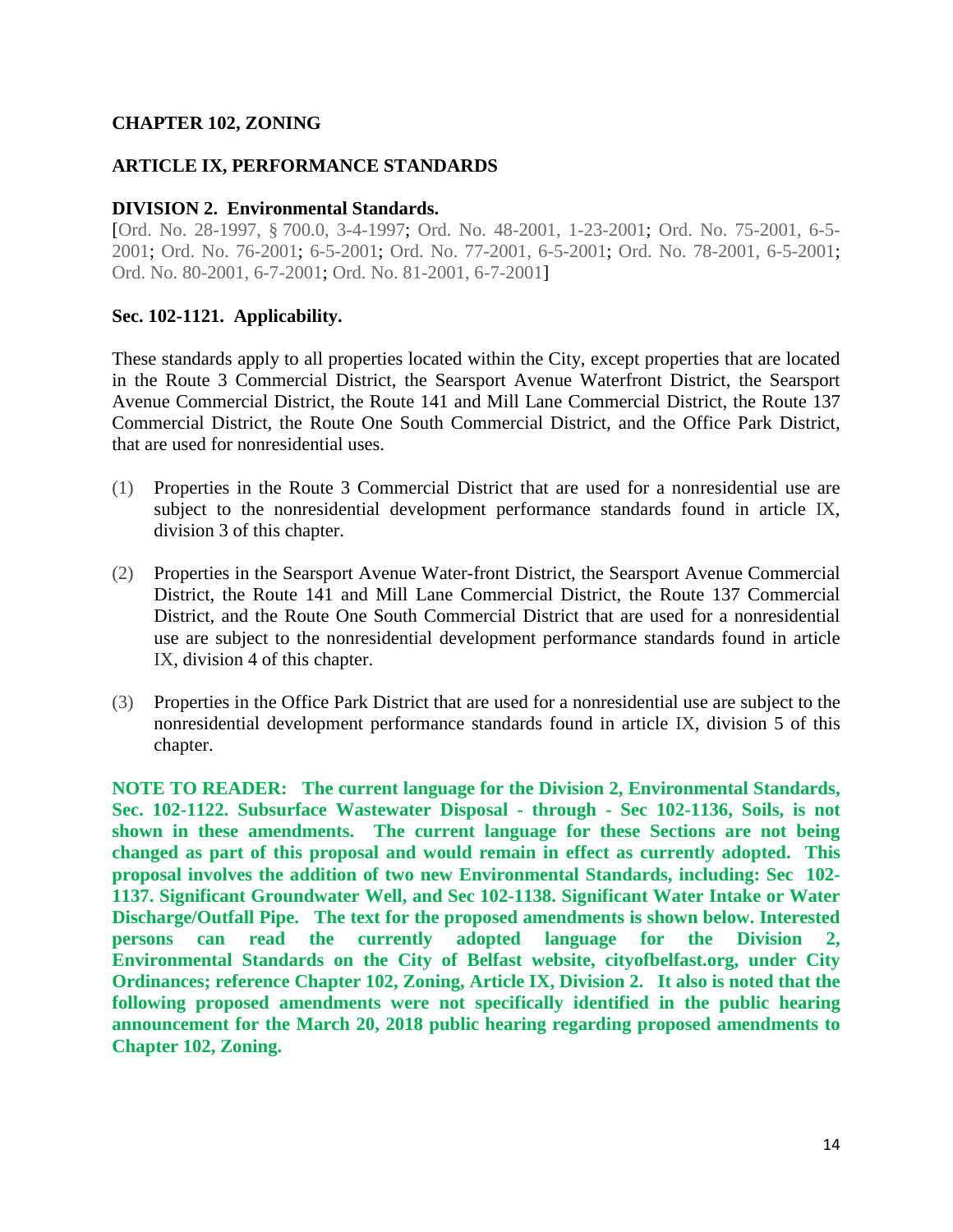**Sec. 102-1137. Significant Groundwater Well.** 

**(a) Exploration to establish a significant groundwater well.** 

**A person may conduct exploratory drilling and testing to identify the potential availability of significant groundwater resources in anticipation of establishing a significant groundwater well. A permit from the Code Enforcement Officer shall be required for all such exploratory drilling. All areas disturbed by such exploratory drilling shall be restored and revegetated to prevent erosion.** 

**(b) Extraction of a significant groundwater resource.** 

**A significant groundwater well may be permitted under the following conditions:**

- **(1) The groundwater well complies with the minimum structure setback requirement identified for a permitted use in the respective Shoreland district.**
- **(2) A person (applicant) who proposes to install one or more significant groundwater wells shall provide evidence to the City that they can or have obtained a State Department of Environmental Natural Resources Protection Act permit for any and all proposed significant groundwater wells**
- **(3) In keeping with the purposes of this chapter, the Planning Board may impose such conditions as are necessary to minimize the adverse impacts associated with the drilling and operation of a significant groundwater well on surrounding uses and resources.**

**Sec. 102-1138. Significant Water Intake or Water Discharge/Outfall Pipe.** 

**A significant water intake or water discharge/outfall pipe may be permitted by the Planning Board under the following conditions:**

- **(1) The degree of adverse impact, if any, on a shoreland regulated area associated with the physical location of the pipe in said area.**
- **(2) A person who proposes to install a significant water intake or water/discharge pipe shall provide evidence to the City that they can or have obtained any and all state and federal permits associated with the location and operation of the proposed water intake or discharge, including ongoing monitoring, that may be required.**

**The Planning Board is responsible for the review and issuance of the required City permit. The permit application does not require review by any other City board, committee, or similar body.**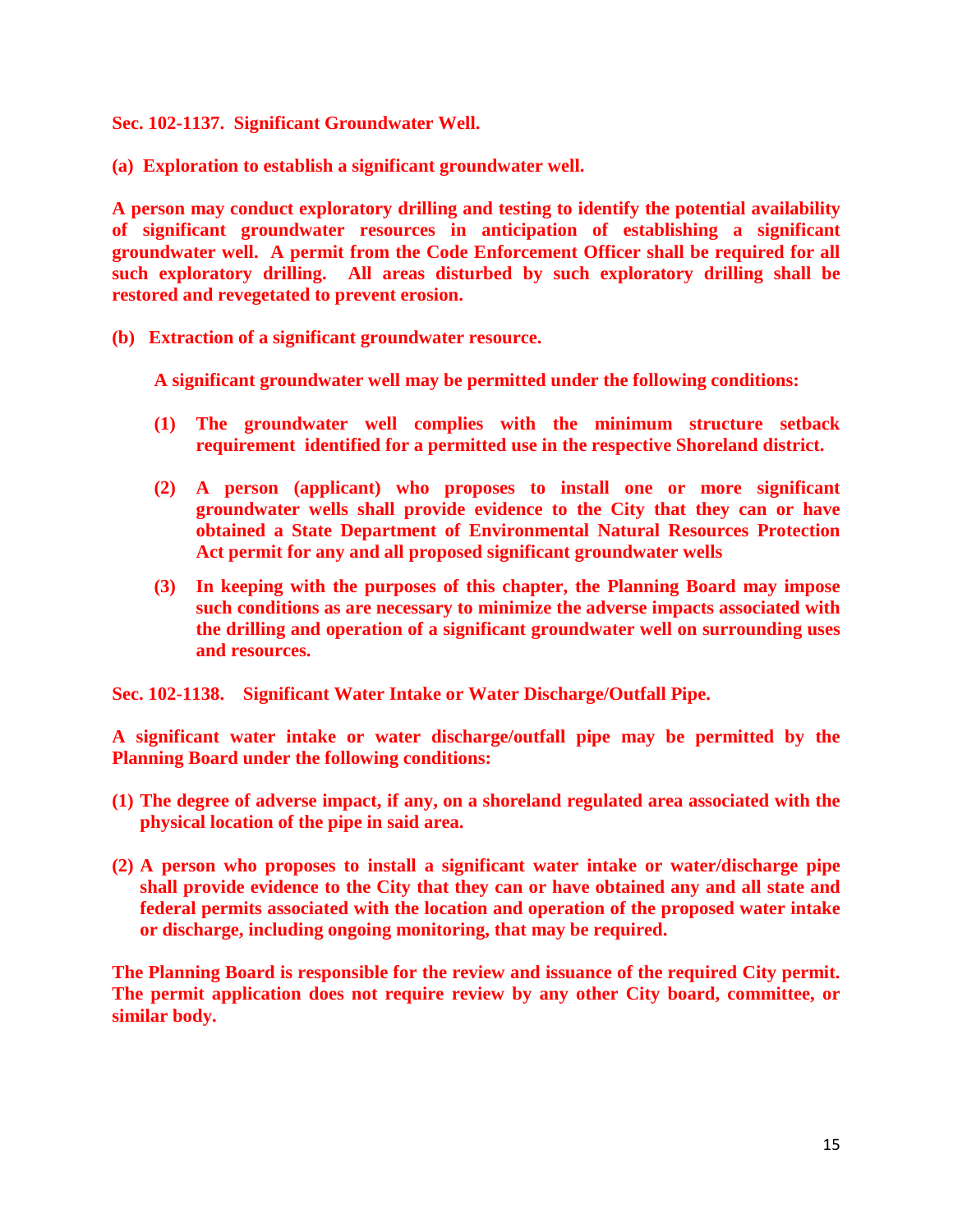**Effective date of Amendments and Conditional Expiration Date for Amendments.** 

**Pursuant to the City Charter, the amendments to Chapter 102, Zoning, Article IV and Article V shall be in full force and effect upon their adoption by the City Council and upon publication by the City Clerk in Belfast City Hall. Publication shall occur no earlier than 7 days and no more than 14 days of adoption by the Council.** 

**The following amendments to Chapter 102, Zoning, Article IV, Description of Districts, Sec. 102-256, Residential II District, and Sec. 102-267, Industrial IV Perkins Road District, and to Chapter 102, Zoning, Article V, District Regulations, Division 7, Residential II District, Division 18. Industrial IV Perkins Road District and Division 20, Protection Rural District, that were adopted by the City Council on --------, 2018, shall expire and no longer be in effect if a person (applicant) does not submit an initial Use Permit and Site Plan Permit application to construct a land based salmon aquaculture farm to the Belfast Planning Board by December 31, 2021. If the identified Permit applications are not submitted by December 31, 2021, the provisions of Article IV and Article V associated with these amendments shall revert to the respective zoning regulations that were in effect on April 1, 2018.** 

**Notwithstanding the expiration clause for the amendments identified above, the City Council, upon an affirmative vote of at least 3 voting members, may vote to extend the expiration date of December 31, 2021 for good cause.**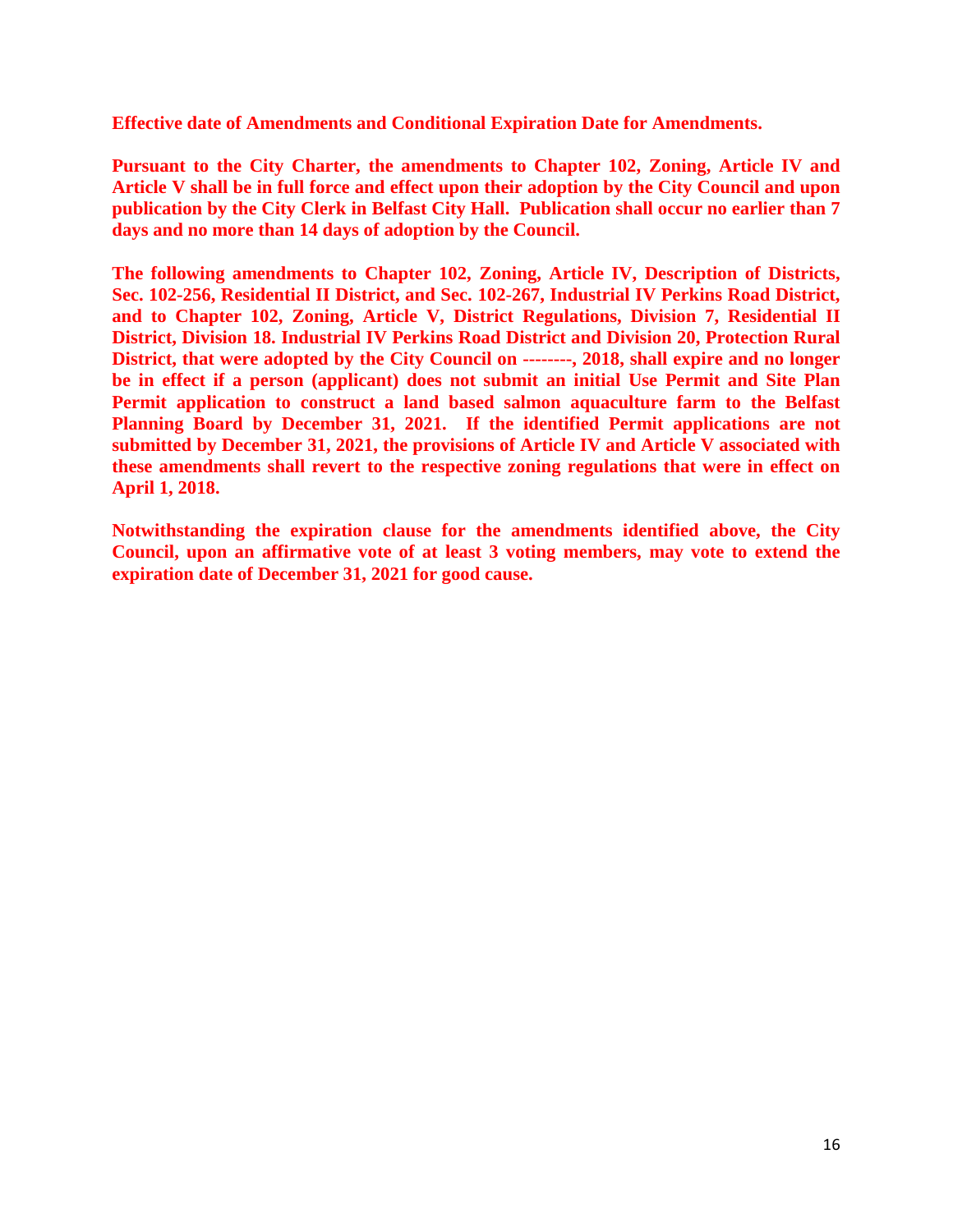## NORDIC AQUAFARMS PROJECT - PROPOSED REZONING (3-20-18 Council Meeting)

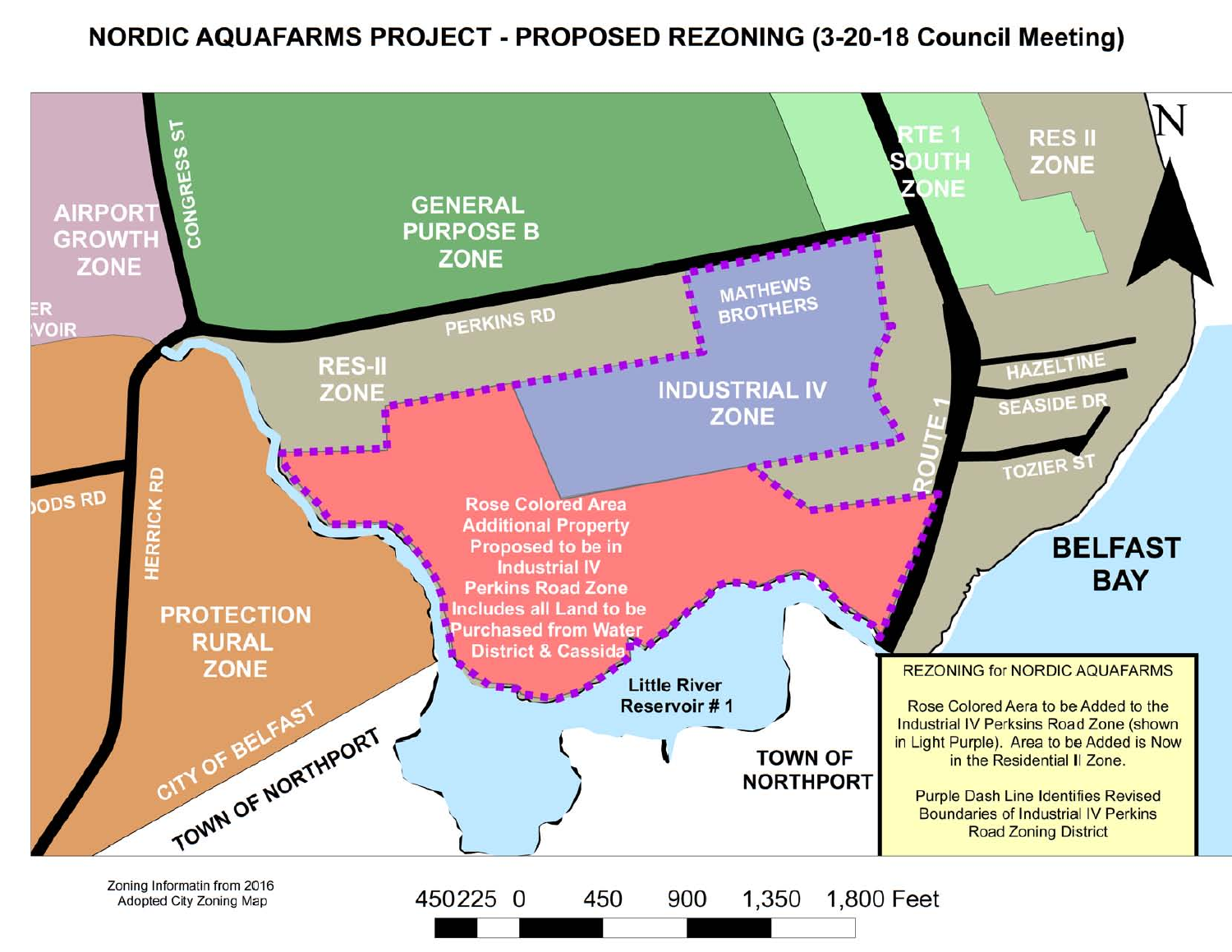# NORDIC AQUAFARMS PROJECT - CURRENT CITY ZONING

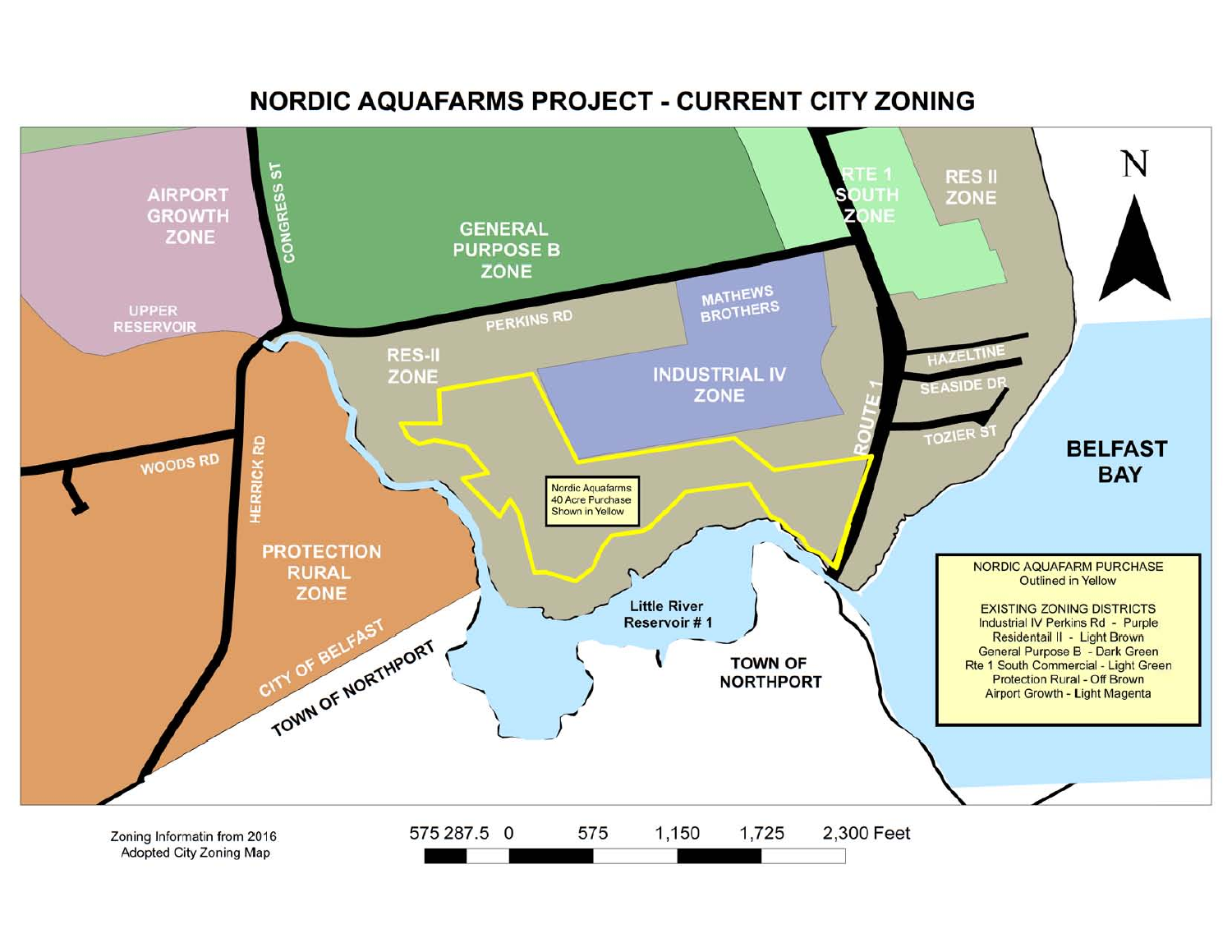# **PROPOSED ZONING CHANGE - NORDIC AQUAFARMS - 3-20-18 Hearing**